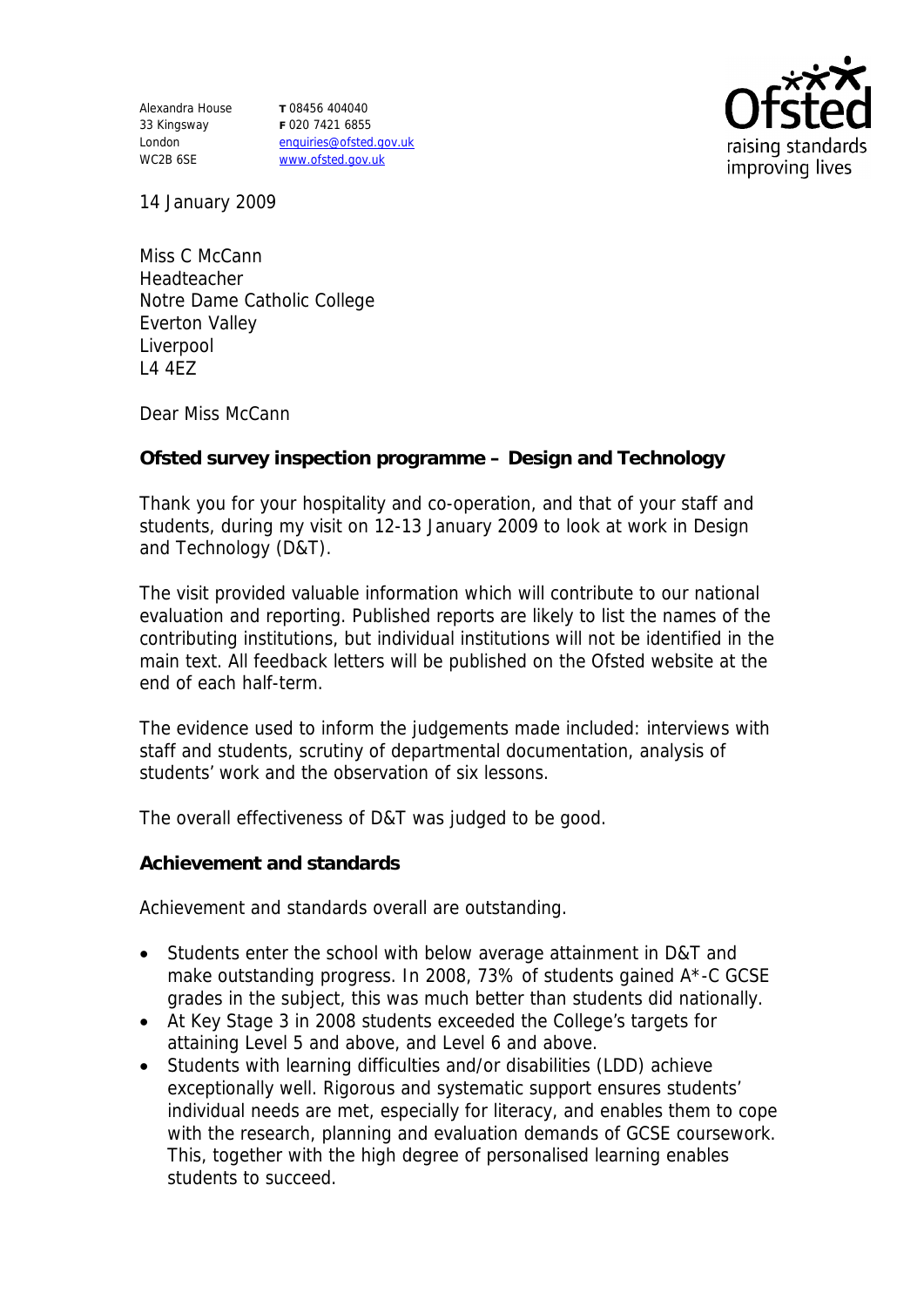Students' personal development is outstanding. Students work in a mature fashion in lessons. This promotes students' progress ensuring they gain the most from activities during lessons as no time is wasted. Effective group work encourages all students to share their ideas enabling them to effectively tackle problems together.

**Quality of teaching and learning of D&T**

The quality of teaching and learning overall is good.

- Lessons are good overall, with some outstanding features. Teachers ensure that the pace of learning is appropriate. Relationships are good. Because of this students are encouraged to talk through tasks and ideas. Teachers set appropriately high expectations of behaviour and learning at the beginning of lessons and students rise to the challenges they are given.
- Teachers' subject knowledge is used well to inspire students. Careful planning ensures that an appropriate range of strategies maintain students' interest and their high level of involvement in lesson activities. Students carry out practical tasks well. Assessment practices ensure that students are clear about the level they have attained. However, whilst marking carefully explains the next stage in students' work and most students use this information effectively in deciding their next steps, a minority of students need more support to make best use of this feedback.
- Students enjoy D&T. They particularly like practical activities: they believe they learn better through 'doing' and can do well. One student said "D&T staff are very good at supporting and helping".

**Quality of the D&T curriculum** 

The quality of the curriculum is satisfactory.

- The curriculum has some good and indeed outstanding features but is satisfactory overall. This is because in tailoring the curriculum to meet student preferences the college does not provide opportunities for students to develop knowledge and skills in using resistant materials during Key Stage 3. This limits the opportunities for students to gain the full breadth of experience in D&T. In particular there are insufficient opportunities for students to assess products in terms of their sustainability. Appropriate plans are in place to introduce systems and control from September 2009.
- The 'Widening Horizons' course in Year 7 contributes well to the development of students' critical thinking and independent working in D&T Strong links are forged with other subjects and further strengthened in Year 8. In these lessons students develop confidence in making decisions and applying their own ideas in their work.
- Curriculum provision at Key Stage 4 is good with outstanding features. The D&T options are changed annually to meet the particular needs and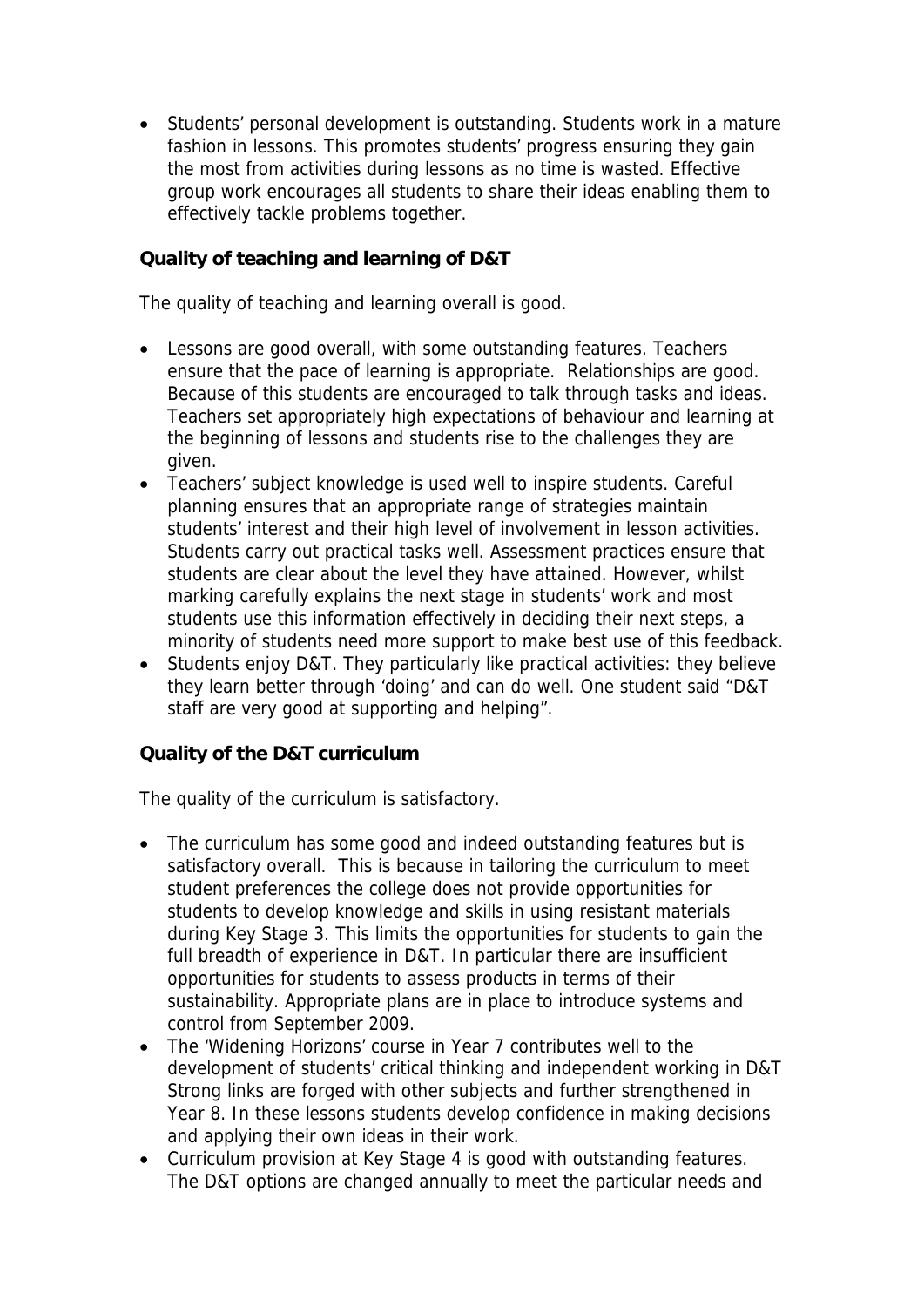preferences of the year group. Students say that the improved choice helps them to follow their career interests and to progress into the sixth form.

• The College's commitment to the local 14-19 partnership ensures that students aged from 14 upwards have a wide choice of vocational courses. Students talked with enthusiasm about recently introduced BTEC courses and their success in them.

**Leadership and management of D&T**

Leadership and management of the subject are good.

- D&T is seen as an important subject by all senior leaders. They are enthusiastic about the work of the department and supportive of the developments within it. This allows the curriculum leader to be imaginative about initiatives in D&T.
- The curriculum leader has a clear vision for the subject. Her good understanding of the department's strengths and weaker areas enable her to plan effectively the next stage in its development. Her good leadership has supported staff in taking up the challenge of teaching new subjects and working flexibly within the North Liverpool collaborative. Health and safety are secured, technician support is good and all staff work effectively as a team.

**The extent to which inequality and stereotyping are tackled in D&T:**

 A small number of girls study engineering as a result of the wide subject choice in Years 10 to 13. Students see the college as a haven where they are valued and feel secure. Inclusive practices are clearly demonstrated in D&T.

**Areas for improvement, which we discussed, included:**

- Develop assessment and improve progression further by ensuring all students can make good use of feedback from marking.
- Extend the curriculum at Key Stage 3 to ensure there is sufficient breadth of study through introducing tasks and assignments using resistant materials.

I hope these observations are useful as you continue to develop D&T in the school.

As explained in the previous letter, a copy of this letter will be sent to your local authority and will be published on Ofsted's website. It will also be available to the team for your next institutional inspection.

Yours sincerely